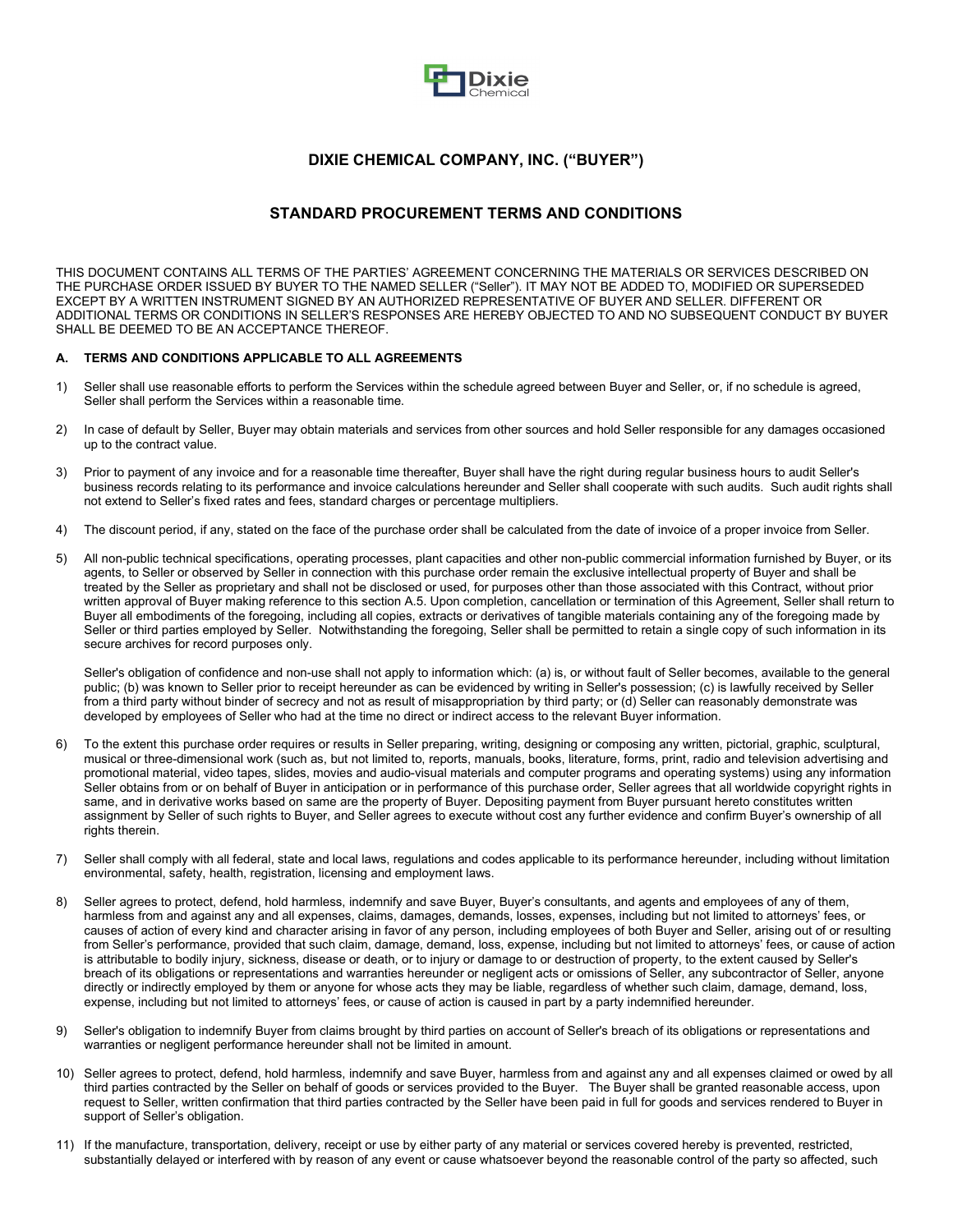

party, upon prompt notice to the other party (and, in cased Buyer gives such notice, in advance of actual shipment), shall be excused from making and taking deliveries hereunder to the extent of such prevention, restriction or interference but, at Buyer's option, deliveries so omitted shall be made, upon notice thereof to Seller, upon cessation of such contingency.

- 12) Affirmative Action for Disabled Veterans and Veterans of the Vietnam Era Clause required by the Vietnam Era Veterans Readjustment Assistance Act of 1974, as amended (41 CFR 60-250.4) and the Equal Opportunity for Workers with Disabilities Clause required by the Rehabilitation Act of 1973, as amended (41 CFR 60-741.5) are part of this purchase order and binding upon Seller unless exempted by rules, regulations or orders of the Secretary of Labor. The word "contractor" in such clauses shall mean Seller, as applicable.
- 13) Neither party may assign its rights or delegate its obligations hereunder without the other party's written consent which shall not be unreasonably withheld, except to the assignee of substantially all the assets to which this purchase order relates.
- 14) This agreement shall be governed by the laws of the State of Texas, excluding its conflict of laws rules.
- 15) Seller agrees to provide and keep current with Buyer a completed W-9 Internal Revenue Service Form.
- 16) Buyer's settlement terms are Net 60 days from receipt of invoice.

a) Workers' Compensation Statutory

- 17) Seller agrees to submit all invoicing to Buyer within 60 days of final completion of services and/or final shipment/delivery of goods. Buyer payment of invoicing submitted after 60 days shall be at Buyer's discretion. Buyer agrees to notify Seller in writing within 30 days of invoice receipt regarding disputed charges. Seller agrees to make reasonable efforts to resolve the disputed invoicing with Buyer within 30 days of notification. If no action is taken by the Seller to resolve the invoice portion in dispute, payment of the portion in dispute by Buyer shall be at Buyer's discretion.
- 18) Upon Buyer's written request, Seller agrees to keep a current approved mutual non-disclosure agreement (MNDA) on file with Buyer
- 19) Buyer will compensate Seller for Services performed pursuant to this Purchase Order on a reimbursable rate basis in accordance with an existing commercial agreement if one exists and is in effect between Buyer and Seller. Charge rates for Seller employees are subject to annual review and revision in accordance with Seller's standard procedures, and the markups and allowances set forth in Exhibit A are further subject to review and revision once each calendar year. Seller shall submit invoices to Buyer for Services rendered and costs incurred every month, and Buyer shall pay such invoices by electronic funds transfer to Seller's designated bank account within sixty (60) days of receipt. Such invoices shall be accompanied by time sheets and other documentation which may reasonably be required to show evidence of the actual hours worked and other direct costs incurred that are not the subject of either a multiplier or pre-determined charge. No percentage of any payment may be withheld or retained by Buyer.

#### **B. SUPPLEMENTAL TERMS AND CONDITIONS APPLICABLE TO PERFORMANCE AT BUYER'S SITE**

1) Whenever Seller's employees, subcontractors or others under Seller's control perform services hereunder at Buyer's premises or, at Buyer's direction, at premises of others, including without limitation services ancillary to sale of materials, Seller shall maintain and shall require subcontractors, if any, to maintain the following kinds of insurance with limits as set forth below:

| άI | <b><i>VVOLKETS COMPENSATION</i></b>                                                                                                  | Sialului y                                                                                                                     |
|----|--------------------------------------------------------------------------------------------------------------------------------------|--------------------------------------------------------------------------------------------------------------------------------|
| b) | <b>Employers Liability</b>                                                                                                           | \$1,000,000 each Occurrence                                                                                                    |
| C) | <b>Commercial General</b><br>Liability (including<br>Coverage for Products/<br>Completed Operations,<br>Blanket Contractual and XCU) | Personal Injury and Property Damage<br>\$2,000,000 combined single limit per<br>occurrence and \$5,000,000 annual<br>aggregate |
| d) | <b>Business Auto Liability</b><br>(covering owned, non-owned<br>and hired vehicles)                                                  | Bodily Injury and Property Damage<br>\$2,000,000 combined single limit per<br>occurrence and annual aggregate                  |

All insurance policies required under sub clauses (b)-(d) above shall name Buyer as an additional insured, and shall further include coverage for the contractual liabilities assumed by Seller hereunder, provided that Buyer's additional insured status shall only attach where Seller is liable to indemnify Buyer pursuant to the terms of this purchase order, and then only to the extent of the policy limits required by this purchase order. All policies of insurance obtained by Contractor or its subcontractors in accordance with this agreement shall contain a provision that the insurer waives rights of subrogation against Buyer and its insurers.

occurrence and annual aggregate

Before commencing to perform such services, Seller shall furnish insurance certificates as directed by Buyer, satisfactory in form and substance to Buyer, showing the above coverages. Seller shall provide at least ten days prior written notice to Buyer of cancellation or modification. A current copy of certificate of insurance must be supplied to Buyer for filing.

- 2) Whenever Seller's employees, subcontractors or others under Seller's control perform services at Buyer's premises or, at Buyer's direction, at premises of others, (i) such persons shall comply with all rules and regulations of such premises and (ii) Seller shall keep materials and the premises on which the work is done free and clear of all liens for material and labor incident to the performance of Seller's services hereunder.
- 3) Seller acknowledges that it is Buyer's policy to maintain a drug, alcohol and tobacco free work environment for its employees and to discourage alcoholism, and that the presence on the job site of employees of Seller who are under the influence of drugs or alcohol is inconsistent with, and a violation of, Seller's obligation to complete its work in a safe and efficient manner. Accordingly, Seller agrees as follows: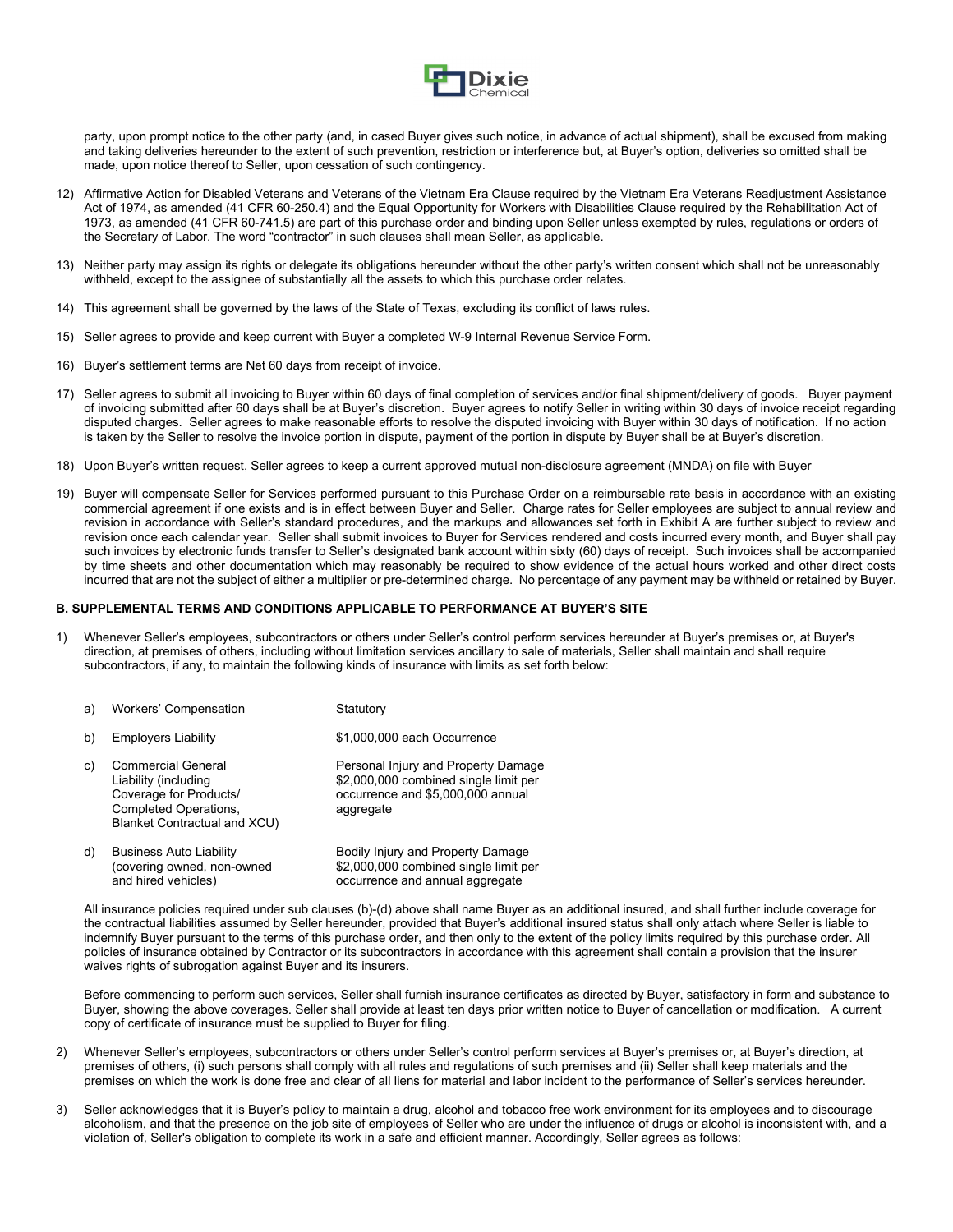

- a) Seller will notify its employees, subcontractors and material men that contractors and their employees are not permitted to bring on to any Buyer work site any alcoholic beverage, tobacco containing products, or controlled dangerous substance, as that term is defined in the "Controlled Dangerous Substance Act", nor to enter any Buyer work site while under the influence of alcohol or any controlled dangerous substance or any performance-impairing substance, including without limitation performance-impairing prescription or over-the-counter drugs.
- b) Seller will not permit or condone its employees or employees of its subcontractors and material men bringing any alcoholic beverage or any controlled dangerous substance onto any Buyer work site or working while under the influence of alcohol or any controlled dangerous substance or any performance-impairing substance. Buyer's premises are tobacco free. The use or consumption of tobacco in any form is prohibited.
- c) Seller will remove from Buyer's work site any of its employees found to be in possession of, or under the influence of any alcoholic beverage or any controlled dangerous substance or any performance-impairing substance while on Buyer's work site and will cause its subcontractors and material men to take similar actions with respect to their employees. Any employee removed from a Buyer work site pursuant to this section shall not thereafter be allowed to enter a Buyer work site without written consent of Seller.

Seller acknowledges the failure to comply with the provisions of this Section shall constitute grounds for termination of this contract, for cause. As used herein, Buyer's work site includes not only the portion of Buyer's property on which Seller is performing services hereunder and the premises of others on which, at Buyer's direction, Seller is performing services hereunder, but also all of Buyer adjacent property, including other areas of its plant, access roads, parking lots and material storage.

4) For any chemical brought onto Buyer's premises, Seller shall provide Buyer a current material safety data sheet ("MSDS") for that chemical.

## **C. SUPPLEMENTAL TERMS AND CONDITIONS APPLICABLE TO PURCHASES OF GOODS**

- 1) Seller represents and warrants that all materials, supplies and equipment (herein collectively referred to as materials) delivered will conform with all applicable laws and will be of good quality and new unless otherwise provided on the face of this purchase order; that materials, the process by which they are made and the use for which they are specifically designed by Seller will not infringe any patent; and that each chemical substances sold hereunder has been reported to the EPA, as required by the Toxic Substances Control Act and Regulations, for inclusion in the inventory of chemical substances compiled by the Administrator of the EPA. Materials, supplies and equipment not conforming to these requirements will be considered defective. Seller will defend, indemnify and save harmless Buyer from and against any and all loss, liability and expense by reason of any actual or alleged violation of such laws and any actual or alleged infringement of such patents and Seller shall, upon notification, promptly assume full responsibility for the defense of any suit or proceedings which may be brought against Buyer or any of its subsidiaries, affiliated companies, agents or vendors by reason of the use or sale of any equipment or processes furnished hereunder (which are not of Buyer's design) for actual or alleged violation of such laws, infringement of patents or trade secrets, or for all alleged unfair competition resulting from similarity of design, trademarks or appearance of equipment. Seller further shall indemnify and hold Buyer, its subsidiaries, affiliated companies, agents and vendors harmless from and against any and all expenses, losses, claims, royalties, profits and damages, including court costs and attorney's fees resulting from the bringing of such suit or proceedings or threat thereof and from any settlement, decree or judgment therein. Buyer reserves the right to control any such suit or proceedings and may be represented by its own counsel in any such suit or proceedings if it so desires.
- 2) Seller represents and warrants that materials have been produced in compliance with the requirements of Sections 6, 7 and 12 of the Fair Labor Standards Act of 1938, as amended.
- 3) Seller warrants good title to all materials and that the materials are of merchantable quality, free from defects in design, workmanship and materials and conform to the most stringent of any specifications, performance guarantees, drawings, samples, or other descriptions referenced in this purchase order or Seller's sales literature or required by law. Except when otherwise specified on the face of this purchase order, Seller warrants that materials furnished by it shall be new and of first grade. Whenever Seller both provides and installs material, Seller warrants that materials furnished shall be compatible with the system into which Seller installs them. Whenever Seller provides raw materials for incorporation into Buyer's products, Seller warrants that it subscribes to the principles of Responsible Care® developed by the American Chemistry Council or will strive towards responsible management of chemicals by implementing practices that guide the safe manufacturing, distribution, and use of chemicals.
- 4) Materials are subject to inspection and test by Buyer both at the plant where they are manufactured and within a reasonable time after receipt at Buyer's designated location. Seller is responsible for and will make good any defects in workmanship and or materials covered by this purchase order, which defects become apparent within 12 months from the date of receipt at Buyer's designated location. Seller is not relieved of the responsibility imposed by this clause, either as to proper packing, quality of materials or specifications, by reason of acceptance by Buyer.
- 5) Seller shall inform Buyer of all design changes, improvements, modifications, adjustments, upgrades, downgrades, names or numbers relating to material covered by this purchase order (collectively "Changes") promptly upon receipt of this purchase order. Buyer shall have the right to reject the material within a reasonable time after its receipt in the event of such Changes, whether or not Seller informs Buyer thereof. In the event of Changes, that affect the operation or safety procedures associated with the material, then Seller shall be responsible to provide at no additional cost to Buyer, all training and information appropriate to facilitate safe operation.
- 6) Invoices and bills of lading showing full routing, car numbers, etc. should be dated and mailed at the time of shipment and a separate invoice must be made for each destination showing point of shipment and how shipped. Invoices bearing transportation charges must be supported with attached original receipted transportation bills and, in the case of consolidated carload shipments, must show weight and rate.
- 7) Unless otherwise provided on the face of this purchase order: (a) title to all materials shall pass to Buyer upon receipt at Buyer's designated location and (b) risk of loss shall pass to Buyer upon receipt at Buyer's designated location, except that when Seller both provides and installs the material, risk of loss shall pass to Buyer upon Buyer's approval of installation.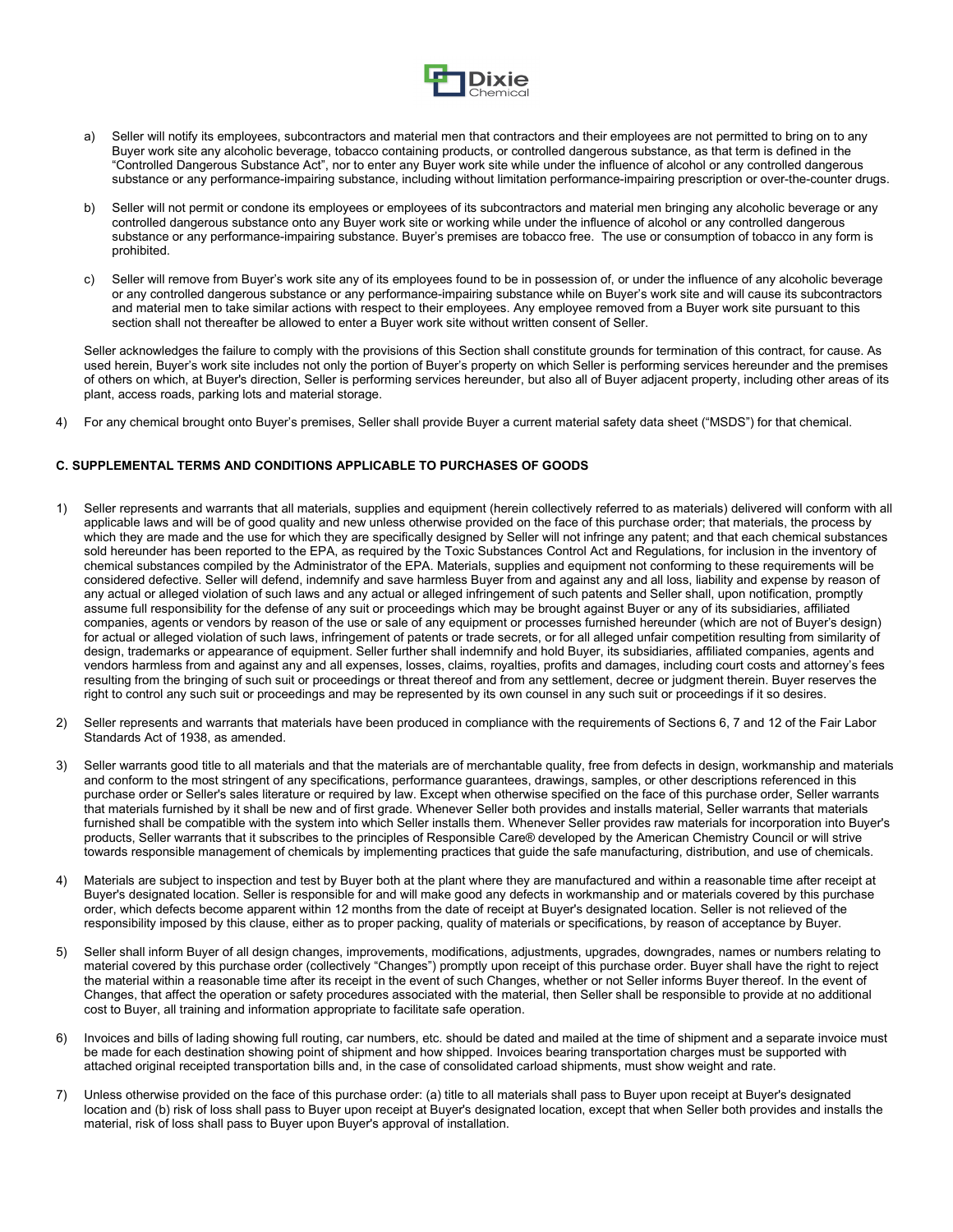

- 8) SELLER MAKES NO WARRANTY OF ANY KIND WITH RESPECT TO MATERIALS, EXPRESS OR IMPLIED, WHETHER OF MERCHANTABILITY OR FITNESS OR AGAINST INFRINGEMENT OR OTHERWISE, OTHER THAN THOSE EXPRESSLY STATED IN THIS PURCHASE ORDER AND BUYER ASSUMES ALL RISK WHATSOEVER AS TO THE RESULT OF THE USE OF THE MATERIALS PURCHASED WHETHER USED SINGLY OR IN COMBINATION WITH OTHER SUBSTANCES OR EQUIPMENT.
- 9) Seller shall provide Buyer a current material safety data sheet ("MSDS") for each material supplied to Buyer under this agreement on an annual basis or sooner in the event such document has been recently modified.

### **D. SUPPLEMENTAL TERMS AND CONDITIONS APPLICABLE TO PURCHASES OF SERVICES**

- 1) Seller represents and warrants that all services performed hereunder shall be performed in accordance with standards customarily utilized by recognized professional engineering organizations of similar size and capability as Seller in existence at the time of performance of the Services and performing work similar to the Services , and in conformance with all laws, specifications, plans, or drawings referenced herein or applicable thereto. Services not conforming to these requirements will be considered defective. In the event of any conflict among the foregoing, prior to performing the work, Seller shall inform Buyer in writing of the conflict and obtain Buyer's written directions resolving the conflict. Seller represents and warrants that it has available all resources (including without limitation the requisite qualifications, experience, skills and trained staffing) necessary to perform its obligations under this purchase order in a timely fashion. Seller further warrants and that all such work shall be free of errors or defects. Seller shall immediately correct such error or defect at no additional cost to Buyer, provided, however, that Seller shall have no liability or responsibility for (i) reconstruction or rectification of any facilities, (ii) repair or replacement of any materials, equipment or facilities or (iii) the costs associated with such reconstruction, rectification, repair or replacement. **THE FOREGOING OBLIGATIONS IN THIS SECTION D(1) GOVERN AND SUPERSEDE ANY OTHER TERMS IN THIS PURCHASE ORDER WHICH ADDRESS WARRANTIES, GUARANTEES, OR THE QUALITY OF THE SERVICES AND ARE SELLER'S SOLE WARRANTY AND GUARANTEE OBLIGATIONS AND BUYER'S EXCLUSIVE REMEDIES WITH RESPECT THERETO. SELLER MAKES NO OTHER WARRANTIES OR GUARANTEES, EXPRESS OR IMPLIED, INCLUDING BUT NOT LIMITED TO WARRANTIES OF MERCHANTABILITY AND FITNESS FOR A PARTICULAR PURPOSE WHICH ARE EXPRESSLY DISCLAIMED AND WAIVED.**
- 2) Whenever Seller performs repair services, Seller warrants that it shall (a) repair components to performance standards equal to the performance of such components when new and (b) ensure that the repaired component is compatible with the system of which it is a part.
- 3) Whenever Seller performs installation services, Seller warrants that the finished work complies with manufacturer's specifications.
- 4) Whenever Seller is compensated hereunder on a time or time and material basis, then regardless of where Seller performs its services, Seller shall comply with the Section B3 requirements to take diligent measures to avoid performance by any individual hereunder when under the influence of alcohol, illegal drugs or performance-impairing prescription drugs.
- 5) Seller shall be an independent contractor with respect to Seller's performance hereunder, and neither Seller nor anyone employed by Seller shall be deemed for any purpose to be the employee, agent, servant, or representative of Buyer in such performance or part thereof in any manner dealt with hereunder. Buyer shall have no direction or control of the Seller or its employees and agents except in the results to be obtained. The Work contemplated herein shall meet the approval of Buyer and be subject to a general right of inspection for Buyer to secure the satisfactory completion thereof. The actual performance and supervision of Seller's performance hereunder shall be by Seller, but Buyer and its representatives shall have unlimited access to the work site and areas of Seller's performance to determine whether Seller's performance is in accordance with the provisions of the purchase order and these terms and conditions.
- 6) BUYER and SELLER acknowledge and agree that all work and operations performed by SELLER and its employees (defined to include SELLER's direct, borrowed, special or statutory employees) pursuant to this Agreement are an integral part of and are essential to the ability of BUYER to generate BUYER's goods, product or services. In further consideration of the amounts to be received by SELLER pursuant to this Agreement, BUYER and SELLER agree that SELLER shall be responsible for the payment of all compensation benefits paid to or for the benefit of SELLER's employees. SELLER and/or SELLER's underwriters agree that they shall have no right to seek and shall not seek any contribution or indemnity from BUYER for any compensation benefits paid by SELLER and/or SELLER's underwriters.
- 7) Seller shall comply with all OSHA, EPA, and TCEQ and any other applicable federal, state, or local laws and/or regulations and shall take all steps necessary so that each and every employee of Seller and Seller's subcontractors is informed of and complies with Sellers safety rules prior to starting any work. Seller shall continually monitor the work of its employees and subcontractors to insure proper, safe performance thereof and adherence to all laws, rules and regulations and the Buyer's safety procedures.
- The cancellation of all liens and claims that might be recorded against the property growing out of Seller's performance hereunder shall be at the cost and expense of Seller and the cost of same may be retained by Buyer from any payments due Seller. As a pre-condition to Buyer's payment of the amounts due under Seller, Seller shall certify to Buyer in writing that all services, labor, materials and equipment expended or incorporated into or utilized in Seller's performance hereunder as of the date of such payment have been fully paid for by Seller and that no claim or dispute exists between Seller and any supplier or subcontractor relative to the such services, labor, materials and equipment. At Buyer's request, Seller shall provide satisfactory documentation evidencing payment of Seller's subcontractors and suppliers for the services, labor, materials and equipment expended or incorporated into or utilized in Seller's performance hereunder which is covered by any payment request.
- Seller's performance hereunder is to be done in strict accordance with these terms and conditions and any specifications, plans, or drawings referenced herein or applicable thereto. No new or different work of any kind whatsoever and no changes in said specifications, plans, or drawings shall be deemed as extra unless a separate written estimate of the same shall have been submitted by Seller and the written consent of Buyer given therefor before its commencement.
- 10) Buyer shall have the right, in addition to any other rights or remedies it may have hereunder or by law to cancel this contract immediately upon the giving of written notice if Seller enters voluntary or involuntary bankruptcy or receivership proceedings, makes an assignment for the benefit of